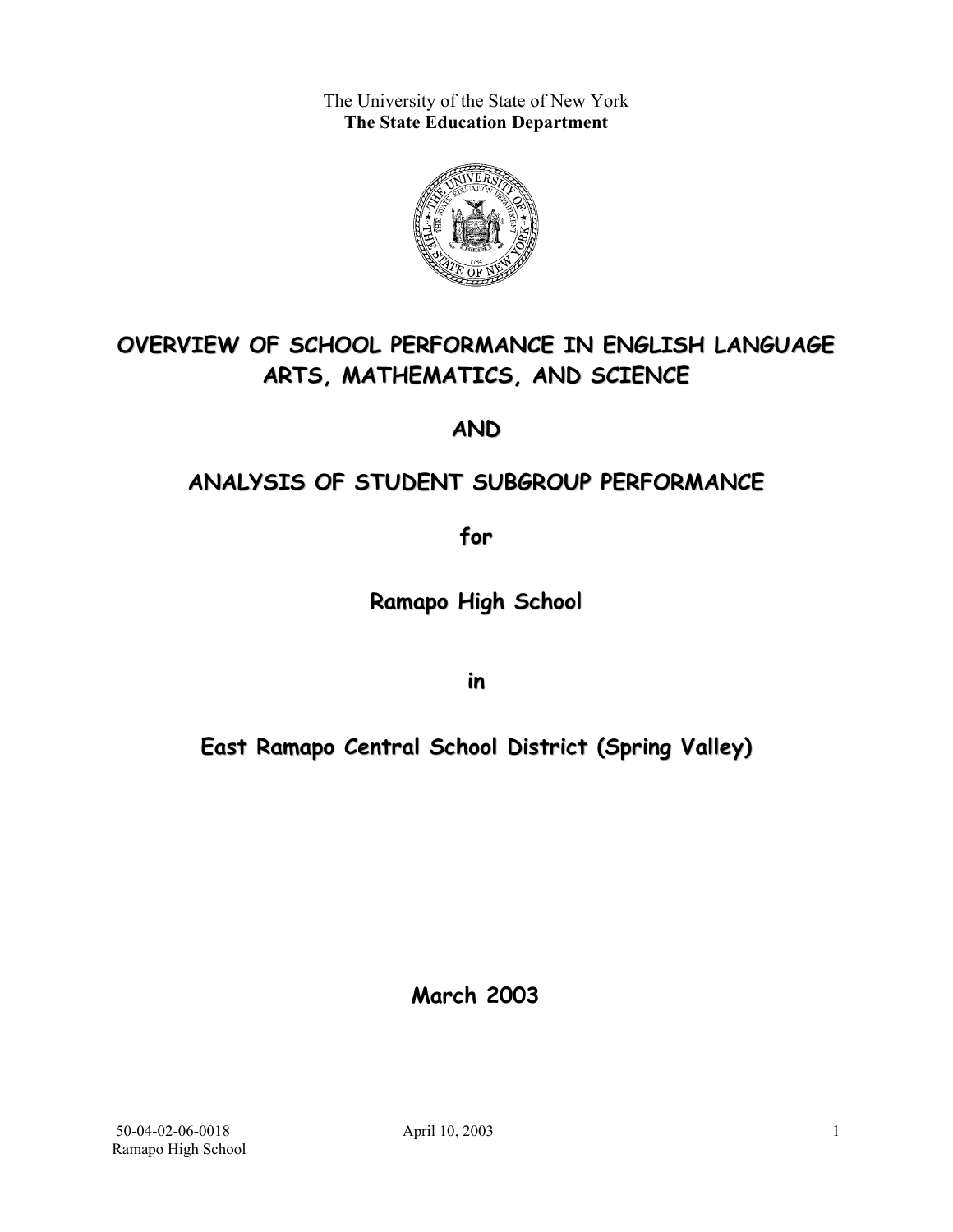#### **THE UNIVERSITY OF THE STATE OF NEW YORK**

#### **Regents of The University**

| Tonawanda      |
|----------------|
| Hollis         |
| Staten Island  |
| New Rochelle   |
| Peru           |
| Huntington     |
| North Syracuse |
| New York       |
| Belle Harbor   |
| Buffalo        |
| Hartsdale      |
| Albany         |
| <b>Bronx</b>   |
| New York       |
| Binghamton     |
| Rochester      |

#### **President of The University and Commissioner of Education**

RICHARD P. MILLS

#### **Chief Operating Officer**

RICHARD H. CATE

**Deputy Commissioner for Elementary, Middle, Secondary and Continuing Education**  JAMES A. KADAMUS

#### **Coordinator, School Operations and Management Services**  CHARLES SZUBERLA

#### **Coordinator, Information and Reporting Services**

MARTHA P. MUSSER

The State Education Department does not discriminate on the basis of age, color, religion, creed, disability, marital status, veteran status, national origin, race, gender, genetic predisposition or carrier status, or sexual orientation in its educational programs, services and activities. Portions of this publication can be made available in a variety of formats, including braille, large print or audio tape, upon request. Inquiries concerning this policy of nondiscrimination should be directed to the Department's Office for Diversity, Ethics, and Access, Room 530, Education Building, Albany, NY 12234. **Requests for additional copies of this publication may be made by contacting the Publications Sales Desk, Room 309, Education Building, Albany, NY 12234.** 

Please address all correspondence about this report that is not related to data corrections to:

*School Report Card Coordinator Information and Reporting Services Team New York State Education Department Room 863 EBA 89 Washington Avenue Albany, NY 12234*  E-mail: *RPTCARD@mail.nysed.gov*

 50-04-02-06-0018 April 10, 2003 Ramapo High School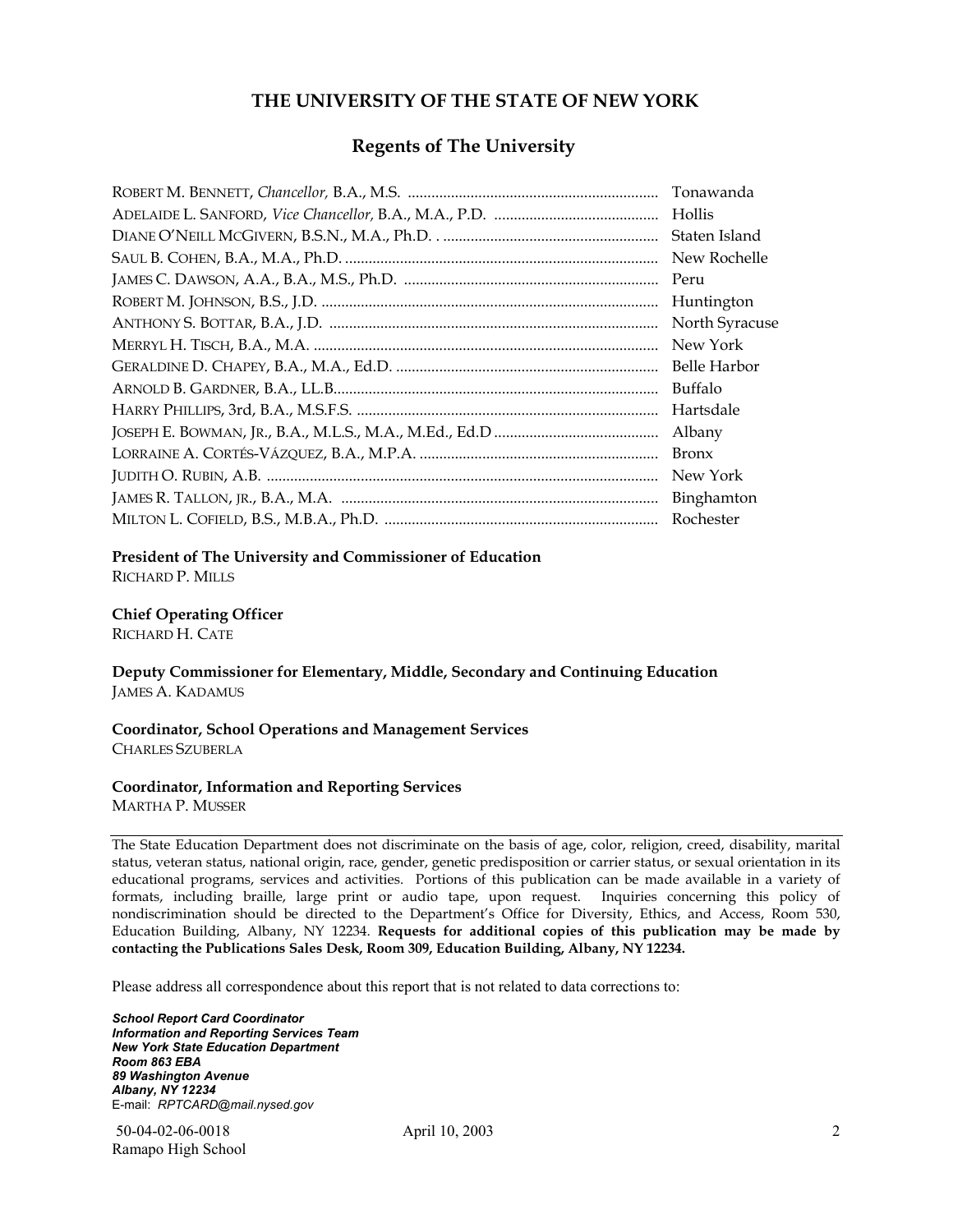The *New York State School Report Card* is an important part of the Board of Regents effort to raise learning standards for all students. It provides information to the public on student performance and other measures of school and district performance. Knowledge gained from the school report card on a school's strengths and weaknesses can be used to improve instruction and services to students.

The *New York State School Report Card* consists of three parts: the *Overview of School Performance in English Language Arts, Mathematics, and Science and Analysis of Student Subgroup Performance,* the *Comprehensive Information Report,* and the *School Accountability Report*. The *Overview and Analysis* presents performance data on measures required by the federal No Child Left Behind Act: English, mathematics, science, and graduation rate. Performance data on other State assessments can be found in the *Comprehensive Information Report*. The *School Accountability Report* provides information as to whether a school is making adequate progress toward enabling all students to achieve proficiency in English and mathematics.

State assessments are designed to help ensure that all students reach high learning standards. They show whether students are getting the foundation knowledge they need to succeed at the elementary, middle, and commencement levels and beyond. The State requires that students who are not making appropriate progress toward the standards receive academic intervention services.

In the *Overview*, performance on the elementary- and middle-level assessments in English language arts and mathematics and on the middle-level science test is reported in terms of mean scores and the percentage of students scoring at each of the four levels. These levels indicate performance on the standards from seriously deficient to advanced proficiency. Performance on the elementary-level science test is reported in terms of mean scores and the percentage of students making appropriate progress. Regents examination scores are reported in four score ranges. Scores of 65 to 100 are passing; scores of 55 to 64 earn credit toward a local diploma (with the approval of the local board of education). Though each elementary- and middle-level assessment is administered to students in a specific grade, secondary-level assessments are taken by students when they complete the coursework for the core curriculum. Therefore, the performance of students at the secondary level is measured for a student cohort rather than a group of students at a particular grade level. Students are grouped in cohorts according to the year in which they first entered grade 9.

The assessment data in the *Overview and Analysis* are for all tested students in the school, including general-education students and students with disabilities. In the *Overview*, each school's performance is compared with that of schools similar in grade level, district resources, and student needs as indicated by income and limited English proficiency (LEP) status. Each district's performance is compared with that of all public schools statewide. In the *Analysis*, performance is disaggregated by race/ethnicity, disability status, gender, LEP status, income level, and migrant status.

Explanations of terms referred to or symbols used in this part of the school report card may be found in the glossary on the last page. Further information on the school report card may be found in the guide, *Understanding Your School Report Card 2003*, available at your school or on the Information and Reporting Services Web site at www.emsc.nysed.gov/irts.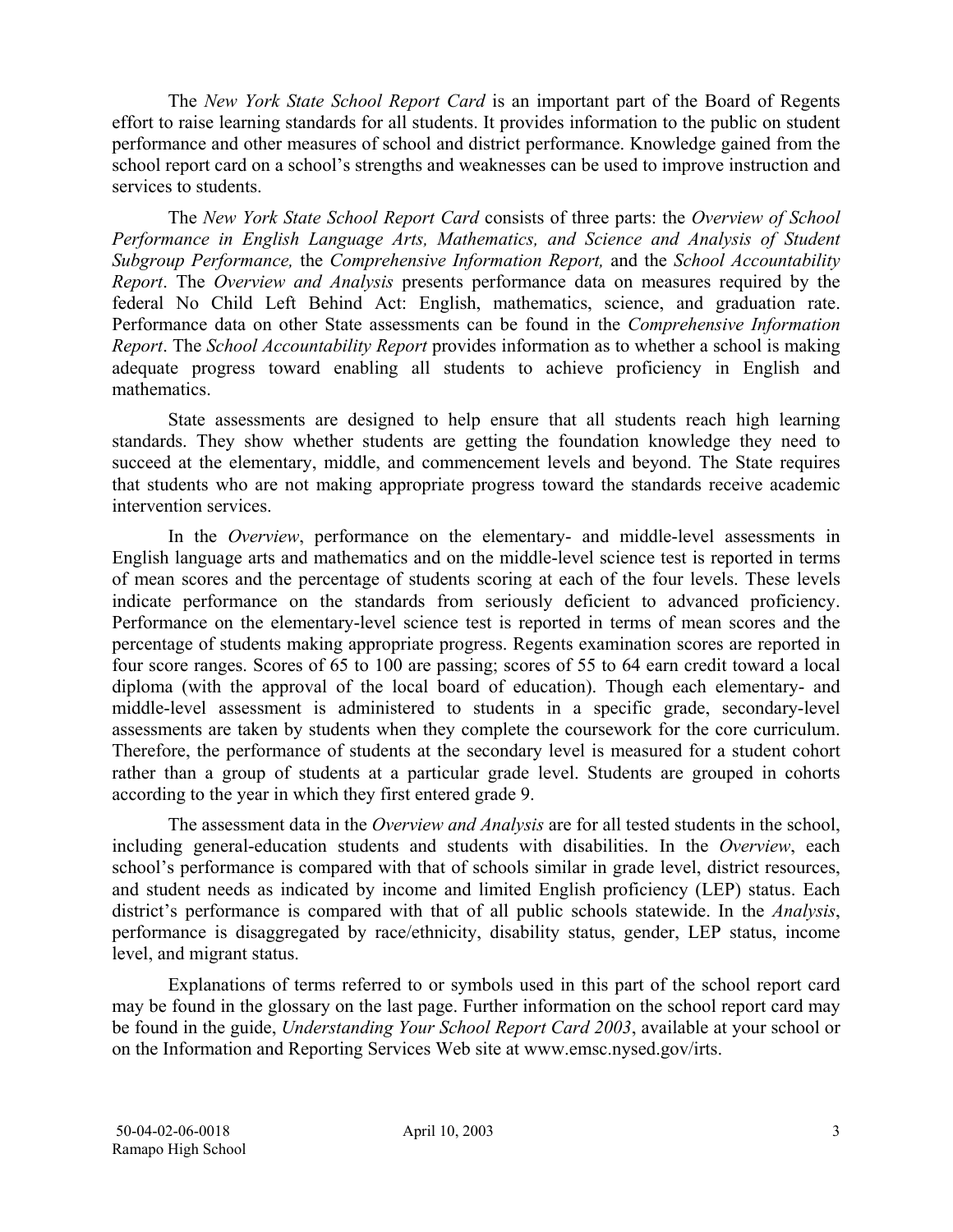# **Overview of School Performance in English Language Arts, Mathematics, and Science**

### **School Profile**

| Principal:                  | Mr. Steven Unger          |                                                      | (845) 577-6400<br>Phone:            |
|-----------------------------|---------------------------|------------------------------------------------------|-------------------------------------|
| Organization<br>$2001 - 02$ |                           | School Staff <sup>1</sup> (both full- and part-time) |                                     |
| Grade Range                 | <b>Student Enrollment</b> | Count of Teachers                                    | <b>Count of Other Professionals</b> |
| $9 - 12$                    | 1694                      | 123                                                  | 28                                  |

#### **2000–01 School District-wide Total Expenditure per Pupil | \$15,189**

| <b>Student Demographics</b>                              |       | 1999-2000 | 2000-2001 |         | 2001-2002 |         |  |
|----------------------------------------------------------|-------|-----------|-----------|---------|-----------|---------|--|
| <b>Used To Determine Similar</b><br><b>Schools Group</b> | Count | Percent   | Count     | Percent | Count     | Percent |  |
| <b>Limited English Proficient</b>                        | 222   | 12.7%     | 300       | 18.0%   | 200       | 11.8%   |  |
| Eligible for Free Lunch                                  | 402   | 23.0%     | 606       | 36.4%   | 676       | 39.9%   |  |
|                                                          |       |           |           |         |           |         |  |

| <b>Similar</b> | This school is in Similar Schools Group 45. All schools in this group are secondary level schools in urban or         |
|----------------|-----------------------------------------------------------------------------------------------------------------------|
| <b>Schools</b> | suburban school districts with high student needs in relation to district resources. The schools in this group are in |
| <b>Group</b>   | the higher range of student needs for secondary level schools in these districts.                                     |

### **2001–02 Percentage of Core Classes Taught by Highly Qualified Teachers\***

| <b>Number of Core</b><br><b>Classes</b> | <b>Percent Taught</b><br>by Highly<br>Qualified<br><b>Teachers</b> |
|-----------------------------------------|--------------------------------------------------------------------|
| 426                                     | 85%                                                                |

\*For the 2001–02 school year only, teachers of core classes are considered to be highly qualified if they are certified to teach that subject.

### **2001–02 Percentage of Teachers with No Valid Teaching Certificate\***

| Number of<br><b>Teachers</b> | <b>Percent No</b><br><b>Valid Teaching</b><br><b>Certificate</b> |
|------------------------------|------------------------------------------------------------------|
| 132                          | 7%                                                               |

\*This count includes teachers with temporary licenses who do not have a valid permanent or provisional teaching certificate.

 $\overline{a}$  $1$  District-employed staff who serve in more than one school are not included in these counts.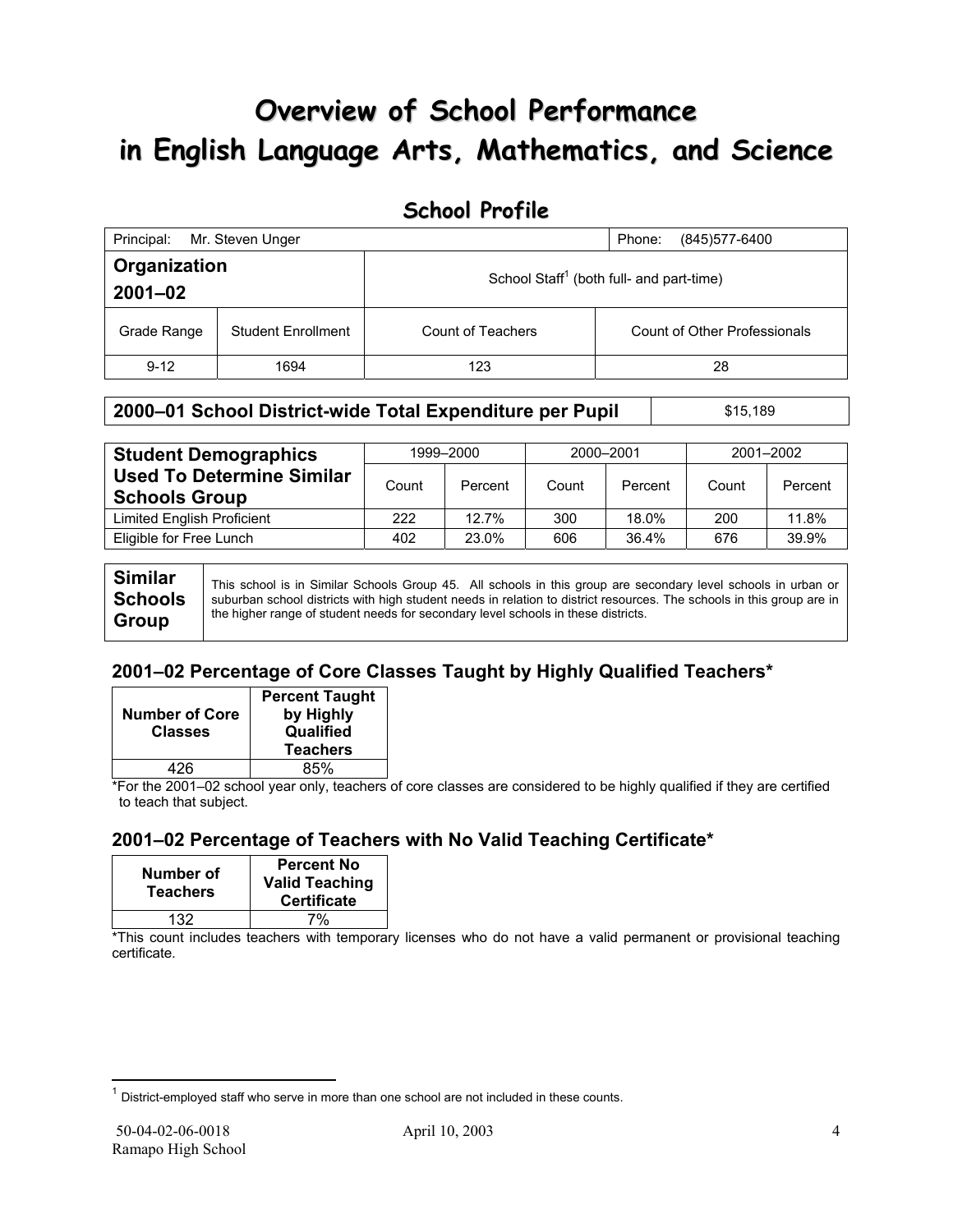# **High School English Achievement after Four Years of Instruction**

 The graph and table below present performance of the 1997 and 1998 cohort members on the Regents English examination four years after entering grade 9. A score of 65 or above on this examination is considered passing. Only the highest score of each student is counted, regardless of how many times the student took the examination. In the graph, students passing approved alternatives to this examination are counted as scoring in the 65 to 84 range. In the table, the numbers of students who met the graduation requirement by passing an approved alternative or the Regents competency tests (RCTs) in reading and writing are listed separately. (RCT results are not included in the graph.) Students who score 55 to 64 on the Regents examination in comprehensive English may be given credit towards a local high school diploma if allowed by the district board of education.



| English Graduation Requirement Achievement after Four Years of High School* |                          |                          |                                                     |                                                     |                                                      |                                          |                             |  |  |  |
|-----------------------------------------------------------------------------|--------------------------|--------------------------|-----------------------------------------------------|-----------------------------------------------------|------------------------------------------------------|------------------------------------------|-----------------------------|--|--|--|
|                                                                             | <b>Student Category</b>  | Cohort<br><b>Members</b> | <b>Highest Score</b><br><b>Between</b><br>55 and 64 | <b>Highest Score</b><br><b>Between</b><br>65 and 84 | <b>Highest Score</b><br><b>Between</b><br>85 and 100 | Approved<br><b>Alternative</b><br>Credit | <b>Passed</b><br><b>RCT</b> |  |  |  |
|                                                                             | <b>General Education</b> | 353                      | 54                                                  | 192                                                 | 66                                                   |                                          |                             |  |  |  |
| 1997<br>Cohort                                                              | Students w/ Disabilities | 17                       |                                                     |                                                     | O                                                    |                                          |                             |  |  |  |
|                                                                             | <b>All Students</b>      | 370                      | 57                                                  | 198                                                 | 66                                                   |                                          |                             |  |  |  |
|                                                                             | <b>General Education</b> | 313                      | 39                                                  | 126                                                 | 104                                                  |                                          |                             |  |  |  |
| 1998<br><b>Cohort</b>                                                       | Students w/ Disabilities | 18                       | 5                                                   | ิค                                                  | 0                                                    |                                          |                             |  |  |  |
|                                                                             | <b>All Students</b>      | 331                      | 44                                                  | 132                                                 | 104                                                  |                                          |                             |  |  |  |

\*Assessments used to determine counts in this table include the Regents examination in comprehensive English, the component retest in English, the Regents competency tests in reading and writing, and approved alternatives.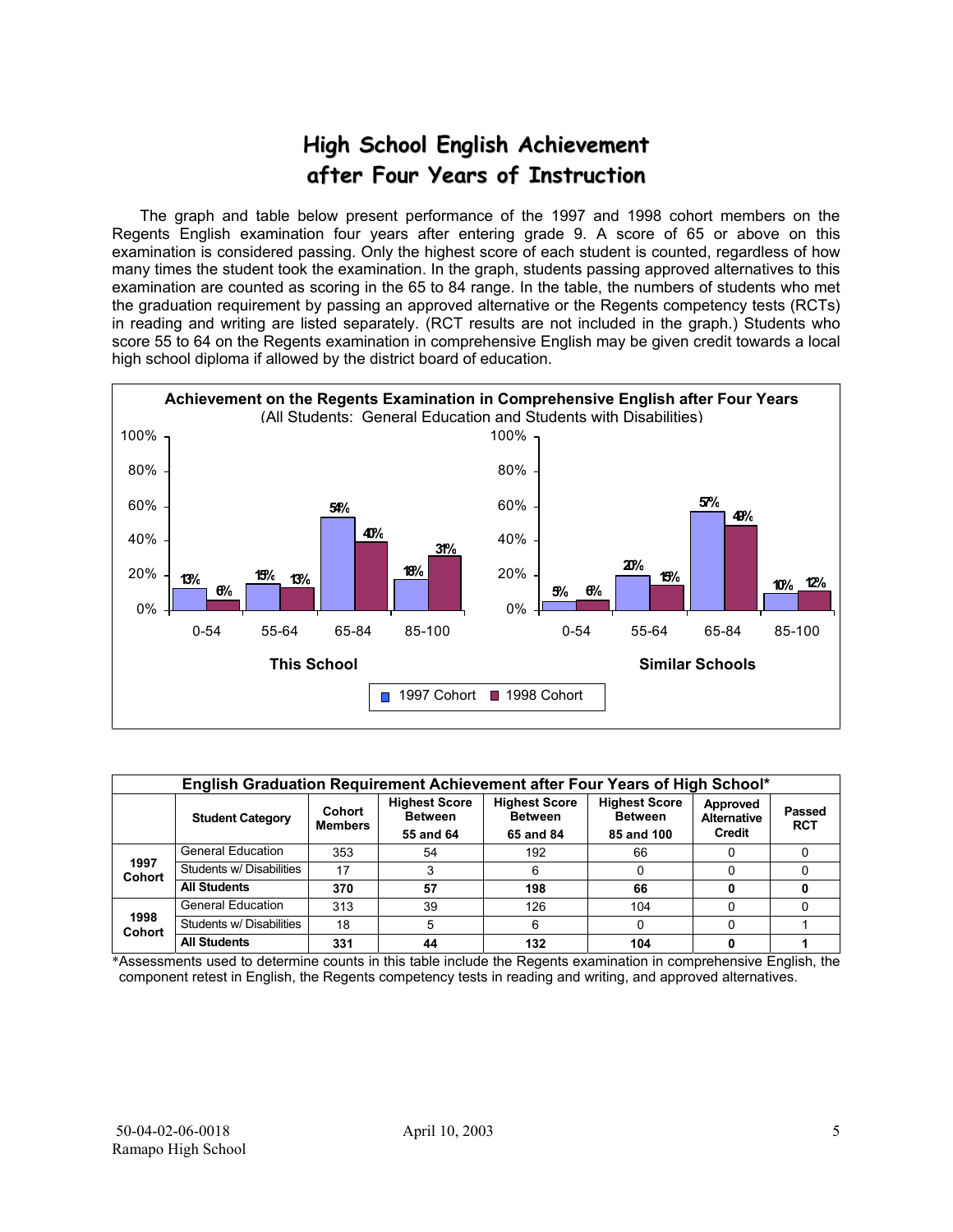## **High School Mathematics Achievement after Four Years of Instruction**

 The graph and table below present performance of the 1997 and 1998 cohort members, four years after entering grade 9, in meeting the graduation assessment requirement in mathematics. A score of 65 or above on a Regents examination in mathematics is considered passing. Only the highest score of each student is counted, regardless of how many times the student took the examination. In the graph, students passing approved alternatives to these examinations are counted as scoring in the 65 to 84 range. In the table, the numbers of students who met the graduation requirement by passing an approved alternative or the Regents competency test (RCT) in mathematics are listed separately. (RCT results are not included in the graph.) Students who score 55 to 64 on a Regents examination in mathematics may be given credit towards a local high school diploma if allowed by the district board of education.



| Mathematics Graduation Requirement Achievement after Four Years of High School* |                          |                          |                                                     |                                                     |                                                      |                                          |                      |  |  |  |
|---------------------------------------------------------------------------------|--------------------------|--------------------------|-----------------------------------------------------|-----------------------------------------------------|------------------------------------------------------|------------------------------------------|----------------------|--|--|--|
|                                                                                 | <b>Student Category</b>  | Cohort<br><b>Members</b> | <b>Highest Score</b><br><b>Between</b><br>55 and 64 | <b>Highest Score</b><br><b>Between</b><br>65 and 84 | <b>Highest Score</b><br><b>Between</b><br>85 and 100 | Approved<br><b>Alternative</b><br>Credit | Passed<br><b>RCT</b> |  |  |  |
|                                                                                 | <b>General Education</b> | 353                      | 21                                                  | 148                                                 | 130                                                  |                                          |                      |  |  |  |
| 1997<br><b>Cohort</b>                                                           | Students w/ Disabilities | 17                       | 0                                                   |                                                     |                                                      |                                          |                      |  |  |  |
|                                                                                 | <b>All Students</b>      | 370                      | 21                                                  | 148                                                 | 130                                                  |                                          |                      |  |  |  |
|                                                                                 | <b>General Education</b> | 313                      | 32                                                  | 120                                                 | 98                                                   |                                          |                      |  |  |  |
| 1998<br><b>Cohort</b>                                                           | Students w/ Disabilities | 18                       | 3                                                   |                                                     |                                                      |                                          |                      |  |  |  |
|                                                                                 | <b>All Students</b>      | 331                      | 35                                                  | 121                                                 | 98                                                   |                                          |                      |  |  |  |

\*Assessments used to determine counts in this table include Regents mathematics examinations, the component retest in mathematics, the Regents competency test in mathematics, and approved alternatives.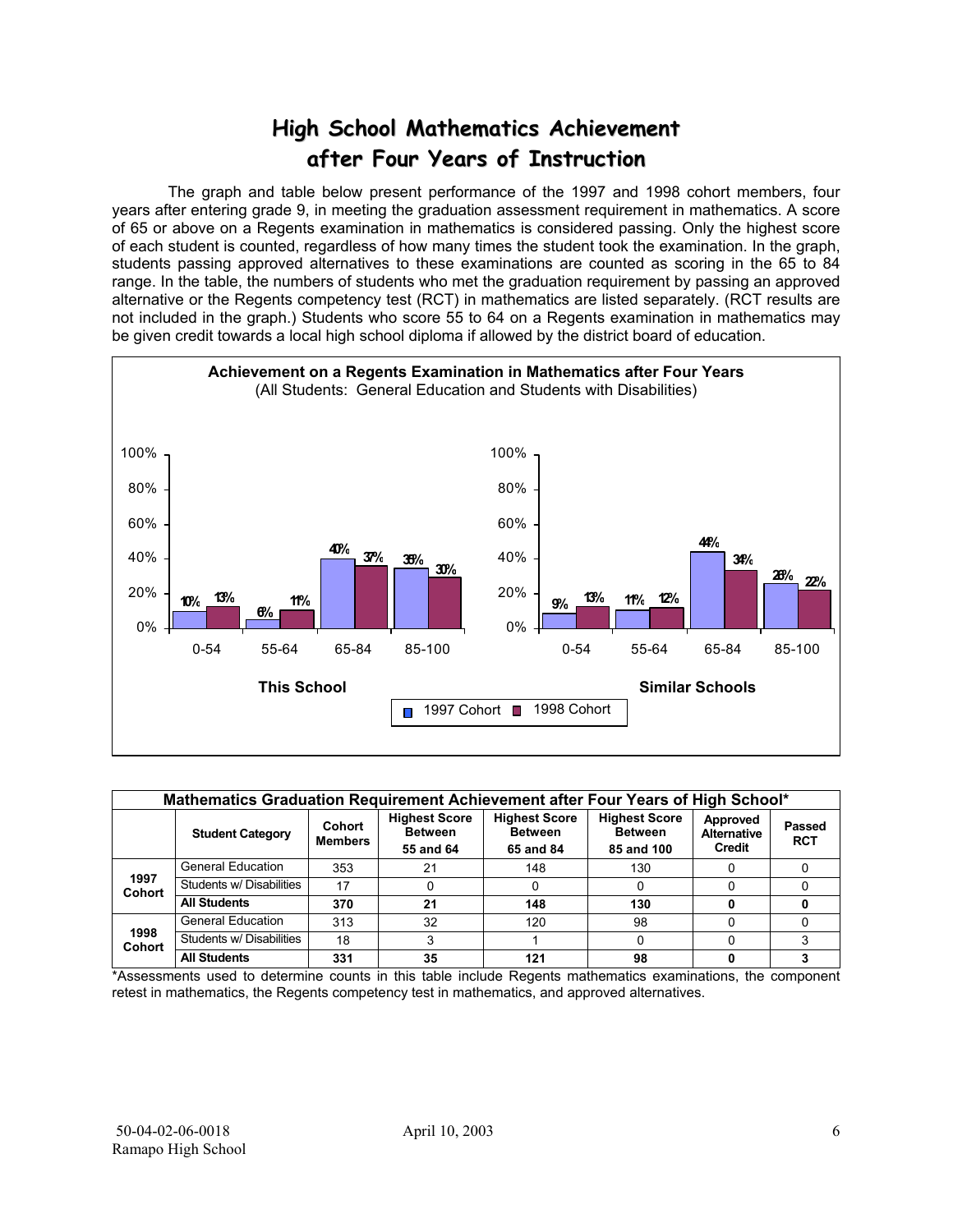### **Graduation Rates for the 1998 Cohort**

 Students were counted as graduates if they earned a local diploma with or without a Regents endorsement no later than June 2002. Additional students may have earned diplomas in August 2002. For the purpose of calculating graduation rate, students who transferred to GED programs were included in the count of students in the cohort. These students were not counted as cohort members for other purposes. Therefore, the count in the table below may be higher than the count of cohort members shown on previous pages.



| <b>Graduation Rates for the 1998 Cohort</b>                                            |     |     |  |  |  |  |  |  |
|----------------------------------------------------------------------------------------|-----|-----|--|--|--|--|--|--|
| <b>Graduation Rate Cohort</b><br><b>Number of Graduates</b><br><b>Student Category</b> |     |     |  |  |  |  |  |  |
| General-education students                                                             | 315 | 245 |  |  |  |  |  |  |
| Students with disabilities                                                             |     | 10  |  |  |  |  |  |  |
| Total                                                                                  | 333 | 255 |  |  |  |  |  |  |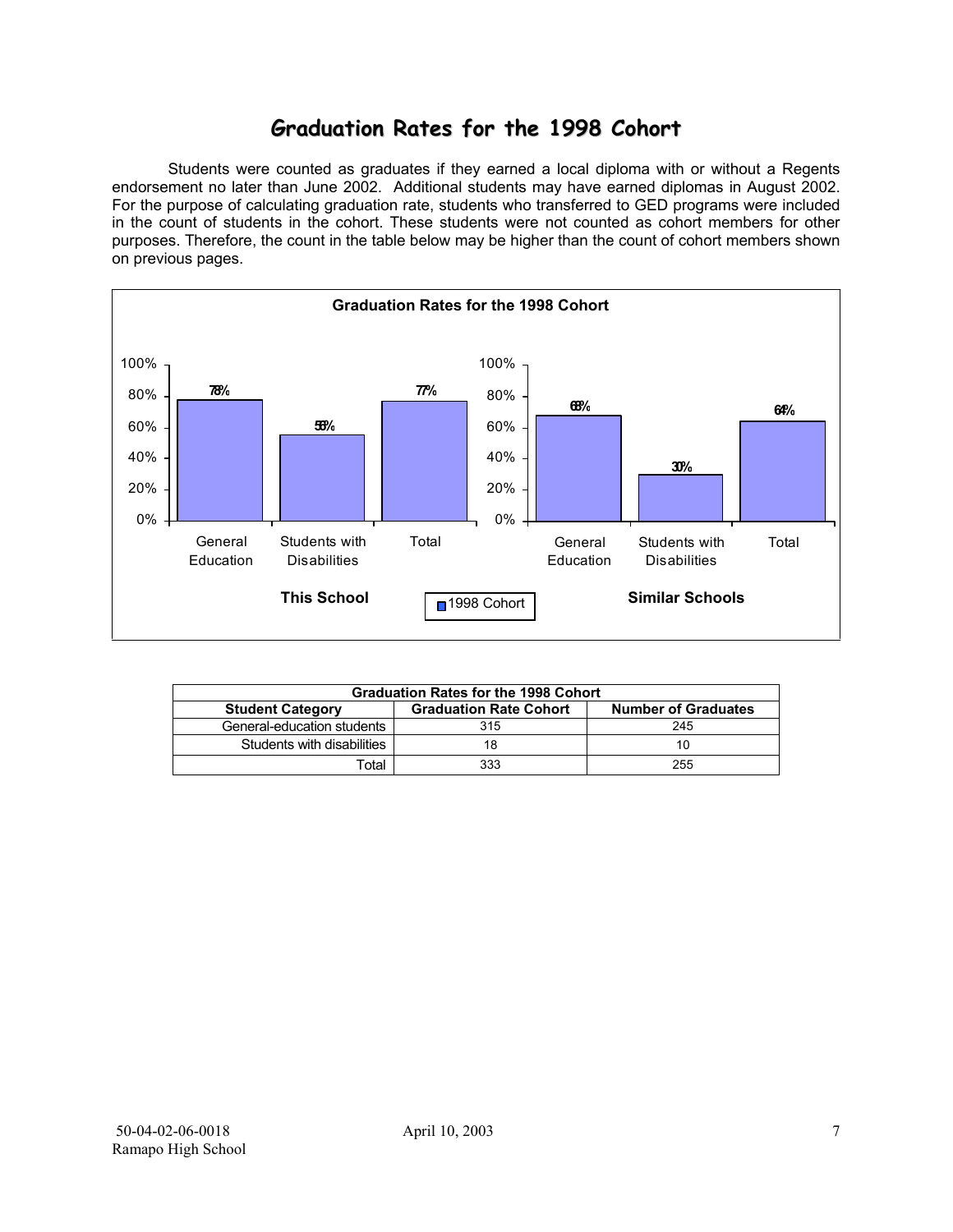# **Analysis of Student Subgroup Performance**

Historically, on State assessments the average performance of Black, Hispanic, and Native American students has been lower than that of White and Asian students. Similarly, students from lowincome families have not performed as well as those from higher income families. A high priority of the Board of Regents is to eliminate these gaps in student performance. In addition, Title I of the federal Elementary and Secondary Education Act includes explicit requirements "to ensure that students served by Title I are given the same opportunity to achieve to high standards and are held to the same high expectations as all students in each State."

This section of the school report card provides performance data by racial/ethnic group, disability status, gender, English proficiency status, income level, and migrant status. The purpose of the student subgroup analyses is to determine if students who perform below the standards in any school tend to fall into particular groups, such as minority students, limited English proficient students, or economically disadvantaged students. If these analyses provide evidence that students in one of the groups achieve at a lower level than other students, the school and community should examine the reasons for this lower performance and make necessary changes in curriculum, instruction, and student support services to remedy these performance gaps.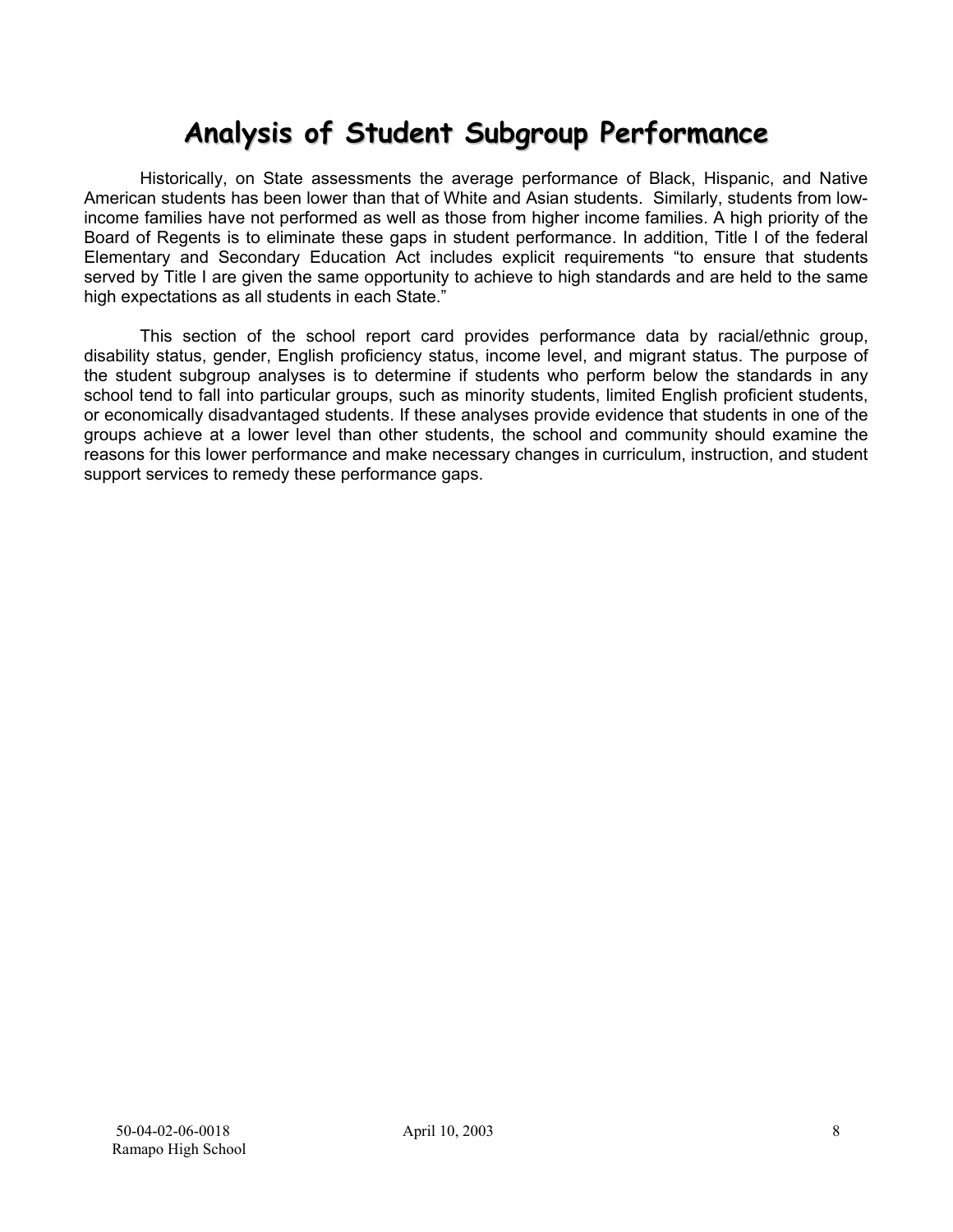### **1997 and 1998 High School Cohorts**

General-education students who first entered ninth grade in 1997 or 1998 must score 55 or higher on Regents English and mathematics examinations to graduate. During the phase-in of the Regents examination graduation requirements, all students (with district board of education approval) may qualify for a local diploma by earning a score of 55–64 on the required Regents examinations; a score of 65 or higher is required for a Regents diploma. Students with disabilities and certain students with a Section 504 Accomodation Plan may qualify for a local diploma by passing Regents competency tests. The Department did not collect data for the 1997 cohort aggregated by race/ethnicity, gender, income level, or migrant status. It did not collect mathematics data aggregated by English proficiency status.

| a) ier Tour zears of Flight School           |                 |                |             |                          |                |                 |                          |                |              |                |
|----------------------------------------------|-----------------|----------------|-------------|--------------------------|----------------|-----------------|--------------------------|----------------|--------------|----------------|
|                                              |                 |                | 1997 Cohort |                          |                |                 |                          | 1998 Cohort    |              |                |
|                                              |                 |                |             | <b>Count of Students</b> | <b>Percent</b> |                 | <b>Count of Students</b> |                |              | <b>Percent</b> |
| <b>Student Subgroup</b>                      |                 |                | by Score    |                          | <b>Meeting</b> | <b>Students</b> |                          | by Score       |              | <b>Meeting</b> |
|                                              | <b>Students</b> | <b>Regents</b> |             | Pass-                    | Gradu-         | in              |                          | <b>Regents</b> | Pass-        | Gradua-        |
|                                              | in Cohort       | $55 -$         | $65-$       | ed                       | ation          | <b>Cohort</b>   | $55 -$                   | $65 -$         | ed           | tion           |
|                                              |                 | 64             | 100         | <b>RCTs</b>              | Require-       |                 | 64                       | 100            | <b>RCTs</b>  | Require-       |
|                                              |                 |                |             |                          | ment           |                 |                          |                |              | ment           |
| <b>Results by Race/Ethnicity</b>             |                 |                |             |                          |                |                 |                          |                |              |                |
| American Indian/Alaskan Native               |                 |                |             |                          |                | $\mathbf{1}$    | s                        | s              | s            | s              |
| <b>Black</b>                                 |                 |                |             |                          |                | 163             | 31                       | 94             | $\mathbf{1}$ | 77%            |
| Hispanic                                     |                 |                |             |                          |                | 24              | s                        | $\mathbf s$    | s            | s              |
| Asian or Pacific Islander                    |                 |                |             |                          |                | 42              | 3                        | 38             | 0            | 98%            |
| White                                        |                 |                |             |                          |                | 101             | 5                        | 91             | 0            | 95%            |
| Total                                        |                 |                |             |                          |                | 331             | 44                       | 236            | $\mathbf{1}$ | 85%            |
| <b>Small Group Totals (s)</b>                |                 |                |             |                          |                | 25              | 5                        | 13             | 0            | 72%            |
| <b>Results by Disability Status</b>          |                 |                |             |                          |                |                 |                          |                |              |                |
| General-education students                   | 353             | 54             | 258         | $\mathbf 0$              | 88%            | 313             | 39                       | 230            | 0            | 86%            |
| Students with disabilities                   | 17              | 3              | 6           | $\Omega$                 | 53%            | 18              | 5                        | 6              | $\mathbf{1}$ | 67%            |
| Total                                        | 370             | 57             | 264         | $\Omega$                 | 87%            | 331             | 44                       | 236            | $\mathbf{1}$ | 85%            |
| <b>Results by Gender</b>                     |                 |                |             |                          |                |                 |                          |                |              |                |
| Female                                       |                 |                |             |                          |                | 171             | 26                       | 121            | 1            | 87%            |
| Male                                         |                 |                |             |                          |                | 160             | 18                       | 115            | 0            | 83%            |
| Total                                        |                 |                |             |                          |                | 331             | 44                       | 236            | 1            | 85%            |
| <b>Results by English Proficiency Status</b> |                 |                |             |                          |                |                 |                          |                |              |                |
| English proficient                           | 333             | 46             | 253         | $\mathbf 0$              | 90%            | 291             | 30                       | 229            | 1            | 89%            |
| Limited English proficient                   | 37              | 11             | 11          | $\mathbf 0$              | 59%            | 40              | 14                       | $\overline{7}$ | 0            | 53%            |
| Total                                        | 370             | 57             | 264         | $\Omega$                 | 87%            | 331             | 44                       | 236            | 1            | 85%            |
| <b>Results by Income Level</b>               |                 |                |             |                          |                |                 |                          |                |              |                |
| Economically disadvantaged                   |                 |                |             |                          |                | 95              | 27                       | 51             | 0            | 82%            |
| Not disadvantaged                            |                 |                |             |                          |                | 236             | 17                       | 185            | $\mathbf{1}$ | 86%            |
| Total                                        |                 |                |             |                          |                | 331             | 44                       | 236            | 1            | 85%            |
| <b>Results by Migrant Status</b>             |                 |                |             |                          |                |                 |                          |                |              |                |
| Migrant family                               |                 |                |             |                          |                | 0               | 0                        | 0              | 0            | 0%             |
| Not migrant family                           |                 |                |             |                          |                | 331             | 44                       | 236            | 1            | 85%            |
| Total                                        |                 |                |             |                          |                | 331             | 44                       | 236            | $\mathbf{1}$ | 85%            |

#### **Performance on the English Assessment Requirement for Graduation after Four Years of High School**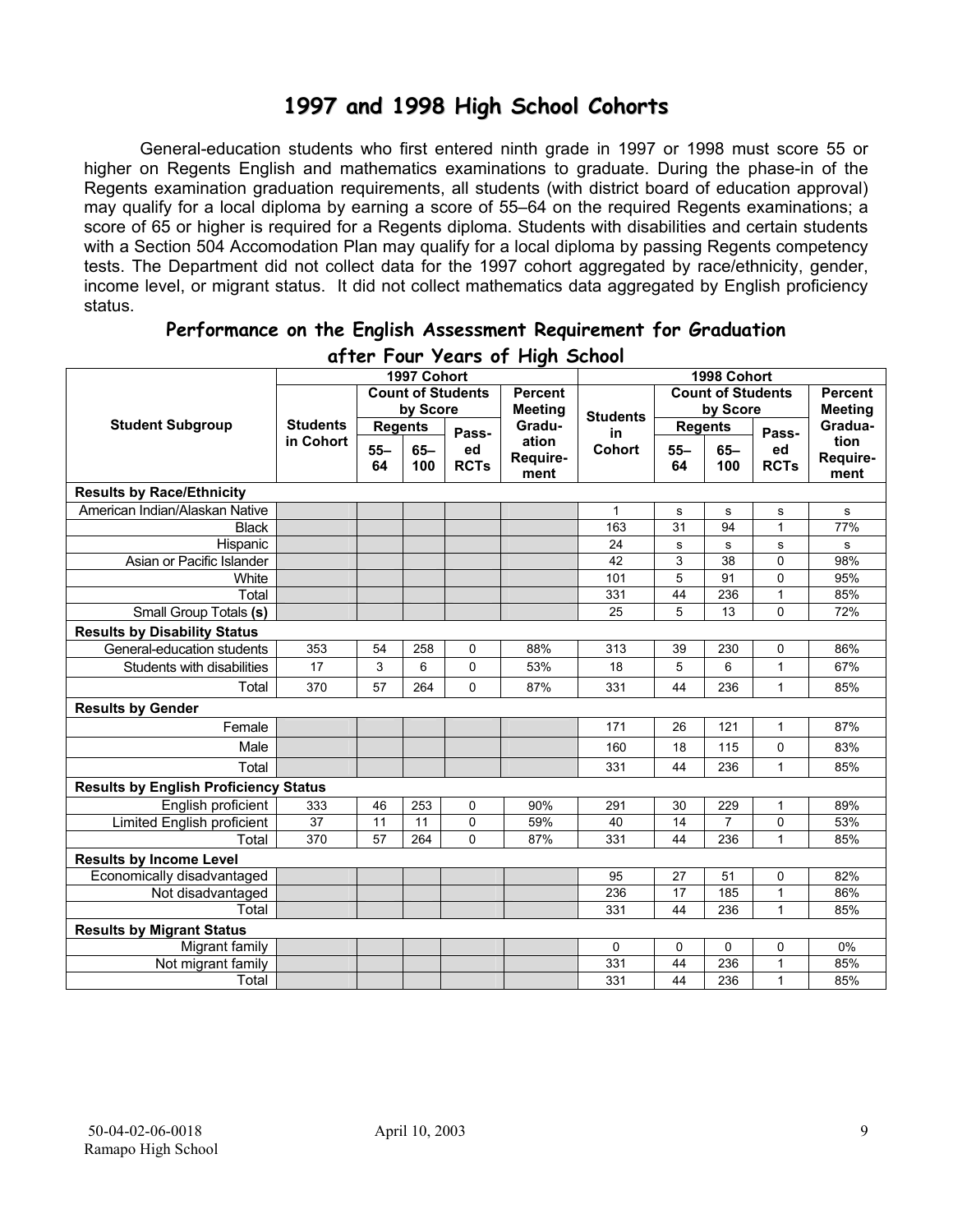# **Performance on the Mathematics Assessment Requirement**

| יש ו<br><b>U</b> duudituti ujiel 1 bul<br>1997 Cohort |                 |                                      |        |             |                | $1$ cuts by The street<br>1998 Cohort |                 |          |                |                |
|-------------------------------------------------------|-----------------|--------------------------------------|--------|-------------|----------------|---------------------------------------|-----------------|----------|----------------|----------------|
|                                                       |                 |                                      |        |             | <b>Percent</b> | <b>Count of Students</b>              |                 |          |                | <b>Percent</b> |
|                                                       |                 | <b>Count of Students</b><br>by Score |        |             | <b>Meeting</b> |                                       |                 | by Score |                | <b>Meeting</b> |
| <b>Student Subgroup</b>                               | <b>Students</b> |                                      |        |             | Gradu-         | <b>Students</b>                       |                 |          |                | Gradua-        |
|                                                       | in Cohort       | <b>Regents</b>                       |        | Pass-       | ation          | in                                    | <b>Regents</b>  |          | Pass-          | tion           |
|                                                       |                 | $55 -$                               | $65 -$ | ed          | Require-       | <b>Cohort</b>                         | $55 -$          | $65-$    | ed             | Require-       |
|                                                       |                 | 64                                   | 100    | <b>RCTs</b> | ment           |                                       | 64              | 100      | <b>RCTs</b>    | ment           |
| <b>Results by Race/Ethnicity</b>                      |                 |                                      |        |             |                |                                       |                 |          |                |                |
| American Indian/Alaskan Native                        |                 |                                      |        |             |                | 1                                     | s               | s        | s              | s              |
| <b>Black</b>                                          |                 |                                      |        |             |                | 163                                   | $\overline{25}$ | 83       | $\overline{3}$ | 68%            |
| Hispanic                                              |                 |                                      |        |             |                | 24                                    | s               | s        | $\sf s$        | s              |
| Asian or Pacific Islander                             |                 |                                      |        |             |                | 42                                    | $\mathbf{1}$    | 37       | 0              | 90%            |
| White                                                 |                 |                                      |        |             |                | 101                                   | 6               | 86       | $\mathbf 0$    | 91%            |
| Total                                                 |                 |                                      |        |             |                | 331                                   | $\overline{35}$ | 219      | $\overline{3}$ | 78%            |
| Small Group Totals (s)                                |                 |                                      |        |             |                | 25                                    | 3               | 13       | $\overline{0}$ | 64%            |
| <b>Results by Disability Status</b>                   |                 |                                      |        |             |                |                                       |                 |          |                |                |
| General-education students                            | 353             | 21                                   | 278    | 0           | 85%            | 313                                   | 32              | 218      | 0              | 80%            |
| Students with disabilities                            | 17              | $\mathbf 0$                          | 0      | 0           | 0%             | 18                                    | 3               | 1        | 3              | 39%            |
| Total                                                 | 370             | 21                                   | 278    | 0           | 81%            | 331                                   | 35              | 219      | 3              | 78%            |
| <b>Results by Gender</b>                              |                 |                                      |        |             |                |                                       |                 |          |                |                |
| Female                                                |                 |                                      |        |             |                | 171                                   | 22              | 111      | $\overline{2}$ | 79%            |
| Male                                                  |                 |                                      |        |             |                | 160                                   | 13              | 108      | $\mathbf{1}$   | 76%            |
| Total                                                 |                 |                                      |        |             |                | 331                                   | 35              | 219      | 3              | 78%            |
| <b>Results by English Proficiency Status</b>          |                 |                                      |        |             |                |                                       |                 |          |                |                |
| English proficient                                    |                 |                                      |        |             |                | 291                                   | 31              | 204      | 3              | 82%            |
| <b>Limited English proficient</b>                     |                 |                                      |        |             |                | 40                                    | 4               | 15       | 0              | 47%            |
| Total                                                 |                 |                                      |        |             |                | 331                                   | 35              | 219      | 3              | 78%            |
| <b>Results by Income Level</b>                        |                 |                                      |        |             |                |                                       |                 |          |                |                |
| Economically disadvantaged                            |                 |                                      |        |             |                | 95                                    | 14              | 43       | 2              | 62%            |
| Not disadvantaged                                     |                 |                                      |        |             |                | 236                                   | 21              | 176      | $\mathbf{1}$   | 84%            |
| Total                                                 |                 |                                      |        |             |                | 331                                   | 35              | 219      | 3              | 78%            |
| <b>Results by Migrant Status</b>                      |                 |                                      |        |             |                |                                       |                 |          |                |                |
| Migrant family                                        |                 |                                      |        |             |                | 0                                     | 0               | 0        | 0              | 0%             |
| Not migrant family                                    |                 |                                      |        |             |                | 331                                   | 35              | 219      | 3              | 78%            |
| Total                                                 |                 |                                      |        |             |                | 331                                   | 35              | 219      | 3              | 78%            |

### **for Graduation after Four Years of High School**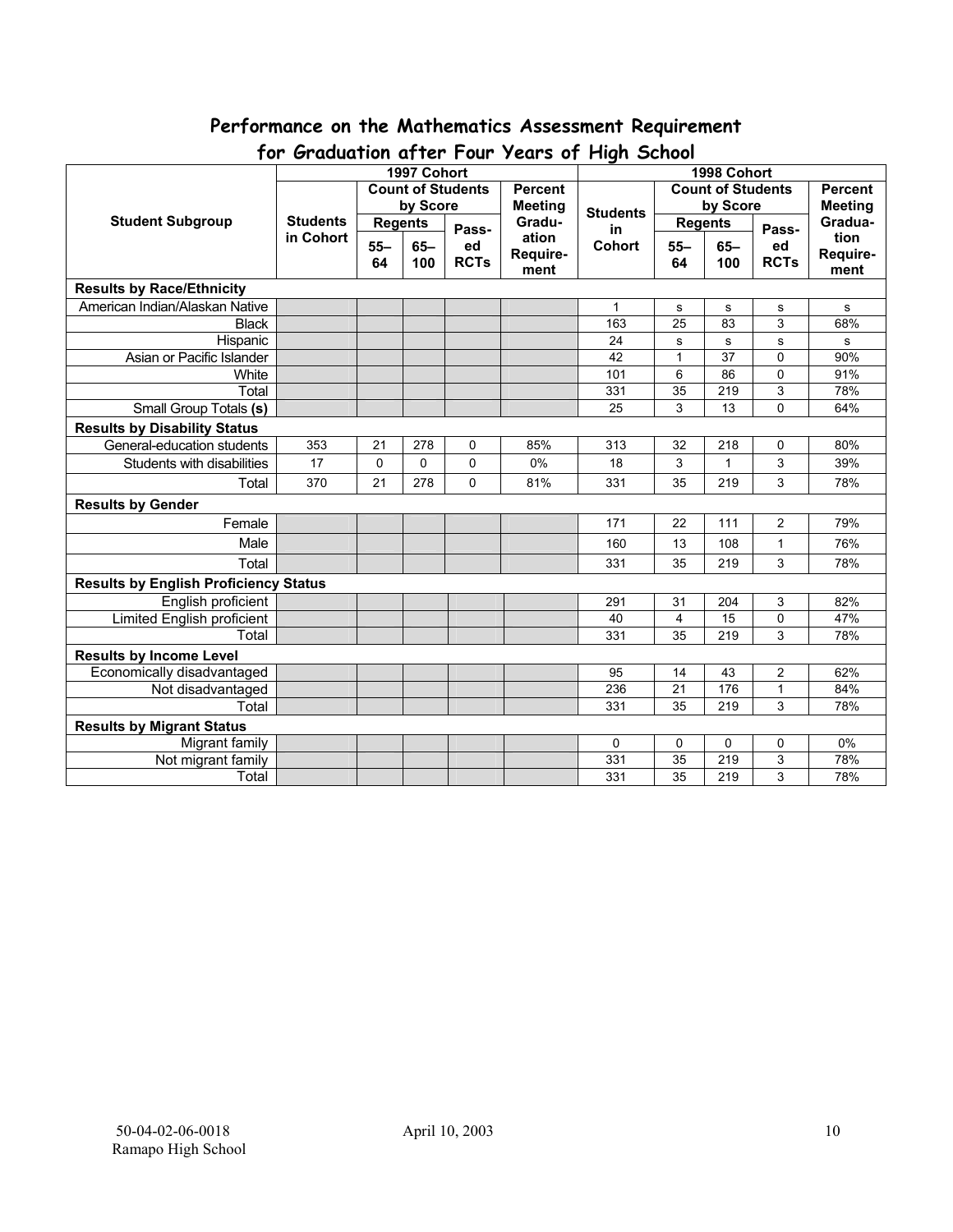### **Graduation Rates for the 1998 Cohort**

 Students were counted as graduates if they earned a local diploma with or without a Regents endorsement no later than June 2002. Additional students may have earned diplomas in August 2002. For the purpose of calculating graduation rate, students who transferred to GED programs were included in the count of students in the cohort. These students were not counted as cohort members for other purposes. Therefore, the count in the table below may be higher than the count of cohort members shown on previous pages.

| <b>Student Subgroup</b>                      | <b>Graduation Rate Cohort</b> | <b>Graduation Rate</b> |  |  |  |  |  |  |  |
|----------------------------------------------|-------------------------------|------------------------|--|--|--|--|--|--|--|
| <b>Results by Race/Ethnicity</b>             |                               |                        |  |  |  |  |  |  |  |
| American Indian/Alaskan Native               | 1                             | s                      |  |  |  |  |  |  |  |
| <b>Black</b>                                 | 163                           | 66%                    |  |  |  |  |  |  |  |
| Hispanic                                     | 25                            | s                      |  |  |  |  |  |  |  |
| Asian or Pacific Islander                    | 42                            | 90%                    |  |  |  |  |  |  |  |
| White                                        | 102                           | 89%                    |  |  |  |  |  |  |  |
| Total                                        | 333                           | 77%                    |  |  |  |  |  |  |  |
| Small Group Totals (s)                       | 26                            | 73%                    |  |  |  |  |  |  |  |
| <b>Results by Disability Status</b>          |                               |                        |  |  |  |  |  |  |  |
| General-education students                   | 315                           | 78%                    |  |  |  |  |  |  |  |
| Students with disabilities                   | 18                            | 56%                    |  |  |  |  |  |  |  |
| Total                                        | 333                           | 77%                    |  |  |  |  |  |  |  |
| <b>Results by Gender</b>                     |                               |                        |  |  |  |  |  |  |  |
| Female                                       | 171                           | 84%                    |  |  |  |  |  |  |  |
| Male                                         | 162                           | 69%                    |  |  |  |  |  |  |  |
| Total                                        | 333                           | 77%                    |  |  |  |  |  |  |  |
| <b>Results by English Proficiency Status</b> |                               |                        |  |  |  |  |  |  |  |
| English proficient                           | 292                           | 80%                    |  |  |  |  |  |  |  |
| Limited English proficient                   | 41                            | 51%                    |  |  |  |  |  |  |  |
| Total                                        | 333                           | 77%                    |  |  |  |  |  |  |  |
| <b>Results by Income Level</b>               |                               |                        |  |  |  |  |  |  |  |
| Economically disadvantaged                   | 95                            | 62%                    |  |  |  |  |  |  |  |
| Not disadvantaged                            | 238                           | 82%                    |  |  |  |  |  |  |  |
| Total                                        | 333                           | 77%                    |  |  |  |  |  |  |  |
| <b>Results by Migrant Status</b>             |                               |                        |  |  |  |  |  |  |  |
| Migrant family                               | $\mathbf 0$                   | 0%                     |  |  |  |  |  |  |  |
| Not migrant family                           | 333                           | 77%                    |  |  |  |  |  |  |  |
| Total                                        | 333                           | 77%                    |  |  |  |  |  |  |  |